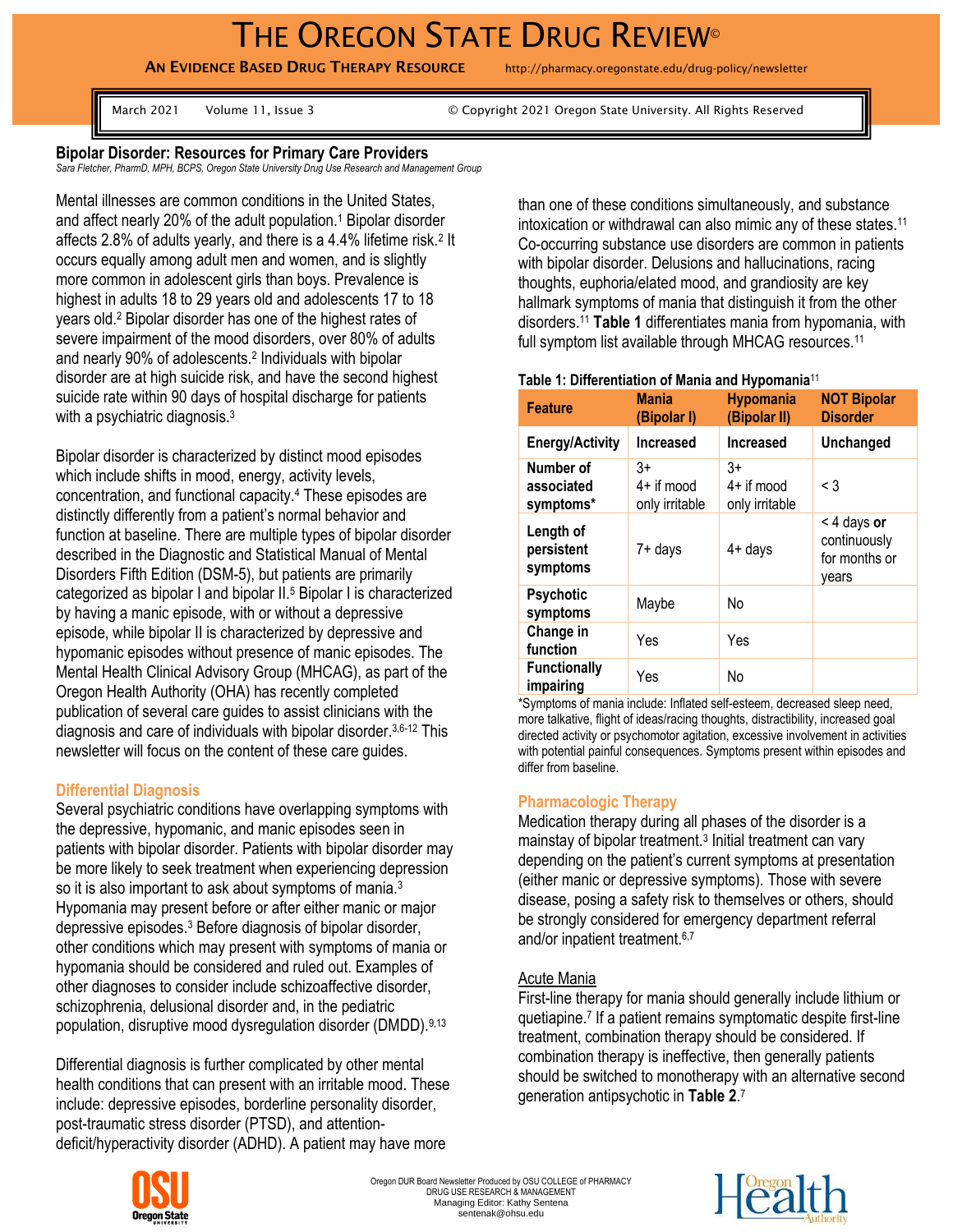## Acute Depression

In addition to lithium and quetiapine, lamotrigine is recommended as first-line monotherapy treatment for patients presenting with bipolar depression.<sup>6</sup> Aripiprazole and monotherapy antidepressants should *never* be prescribed in acute bipolar depression. Both strategies are ineffective and antidepressants may trigger a manic or mixed episode.<sup>6</sup> If a patient with bipolar depression remains symptomatic despite first-line monotherapy, consider an alternative monotherapy or combination therapy in **Table 2**. 6

Detailed treatment flowcharts<sup>6,7</sup> and side effect tables<sup>12</sup> are available from MHCAG to guide therapy decisions. All therapy should be tailored to individual patient's needs, with specific consideration for side effects, patient preference, symptom severity, and bipolar illness history. Maintenance therapy, usually with continuation of the pharmacotherapy used for stabilization, may continue for years or lifelong if tolerated and effective. Laboratory monitoring of serum levels (e.g. lithium and divalproex) and side effects should be more frequent in the first 6 months, then generally every 6 to 12 when stable and without new interacting medications.6,7,12,14,15 Remember to include ammonia levels in patients on divalproex, particularly in those who appear to present with symptoms consistent with worsening depression. 14,16

Consider consulting with specialists at the Oregon Psychiatric Access Line (OPAL) for patients with severe symptoms after initial combination therapy, or who remain symptomatic after 1 or 2 second-line treatments.<sup>6,7</sup> OPAL is a peer support resource available to primary care medical providers in Oregon and provides child and adult psychiatric phone consultations at no cost to clinicians.

| <b>Acute Bipolar Mania</b>                                                                                 |                                                   |                                                                        |  |  |  |
|------------------------------------------------------------------------------------------------------------|---------------------------------------------------|------------------------------------------------------------------------|--|--|--|
| 1 <sup>st</sup> Line<br>Monotherapy                                                                        | 1st line Combo<br>therapy                         | 2 <sup>nd</sup> Line therapy                                           |  |  |  |
| Lithium<br>Quetiapine<br>Temporary*<br>lorazepam<br>(anxiety or<br>insomnia),<br>olanzapine<br>(agitation) | Quetiapine+Lithium<br>Quetiapine+Divalproex       | Aripiprazole<br>Asenapine<br>Cariprazine<br>Risperidone<br>Ziprasidone |  |  |  |
| <b>AVOID lamotrigine</b>                                                                                   |                                                   |                                                                        |  |  |  |
| <b>Acute Bipolar Depression</b>                                                                            |                                                   |                                                                        |  |  |  |
| 1 <sup>st</sup> Line<br>Monotherapy                                                                        | 2 <sup>nd</sup> Line Monotherapy or Combo therapy |                                                                        |  |  |  |

#### **Table 2. MHCAG Bipolar Medication Therapy Recommendations**6,7

|             |             | Lamotrigine+other     |
|-------------|-------------|-----------------------|
|             |             | bipolar tx med        |
|             |             | Lurasidone+Lithium    |
| Lamotrigine | Cariprazine | Lurasidone+Divalproex |
| Lithium     | Divalproex  | Olanzapine+Fluoxetine |
| Quetiapine  | Lurasidone  | SSRI+other bipolar tx |
|             |             | med                   |
|             |             | Bupropion+other       |
|             |             | bipolar tx med        |
|             |             |                       |

**AVOID Aripiprazole and antidepressant monotherapy** Abbreviations: SSRI = selective serotonin reuptake inhibitor; tx = treatment. \*Generally limited to a few days and reserved for inpatient use

Certain patient populations, specifically women of childbearing potential, adolescents, and elderly patients require additional care with medication selection. Valproic acid and carbamazepine (CBZ) are contraindicated in pregnancy and use in women of childbearing potential should be avoided without effective birth control (BC) methods. Hormonal BC effectiveness is also reduced by CBZ. Hormonal BC may also lower the serum concentrations of lamotrigine and valproic acid; both should be monitored. Other first- and second-line treatments require caution or have insufficient safety data during pregnancy.<sup>8</sup> Young people may be more susceptible to metabolic side effects, and the lowest dose possible should always be used. Diagnosis is difficult in this population and should be confirmed before medication initiation.<sup>8</sup> Geriatric patients may see changes in their disease as they age, with more frequent, but less intense cycles. Be wary of polypharmacy and age-related changes in volume of distribution and metabolism, and increasing risk of cardiovascular disease with atypical antipsychotic use. If able, reduce doses or aim for the lower end of goal serum concentrations and monitor for age-related cognitive impairment.<sup>8</sup>

Co-occurring anxiety, ADHD, and substance use add complexity to bipolar treatment. If possible, use nonpharmacologic therapy to treat anxiety. If concurrent medication therapy is required, selective serotonin reuptake inhibitors (SSRIs) are likely safer than serotoninnorepinephrine reuptake inhibitors (SNRIs). <sup>8</sup> Tricyclic antidepressants (TCAs) should be considered contraindicated in bipolar disorder, as they have the highest risk of inducing mania.3,8 Similarly, stimulants also confer risk of mania. If nonpharmacologic treatments are ineffective for ADHD, use the lowest effective stimulant dose, or consider atomoxetine or bupropion. These may have a lower risk of conversion to mania.<sup>8</sup> Clonidine or guanfacine may be other options for some patients. Substance use symptoms can mimic mania and depression, and increase a patient's risk of suicide.3,8 If possible, clarify if symptoms of bipolar disorder were present during periods of sobriety and attempt to minimize substancemedication interactions.8



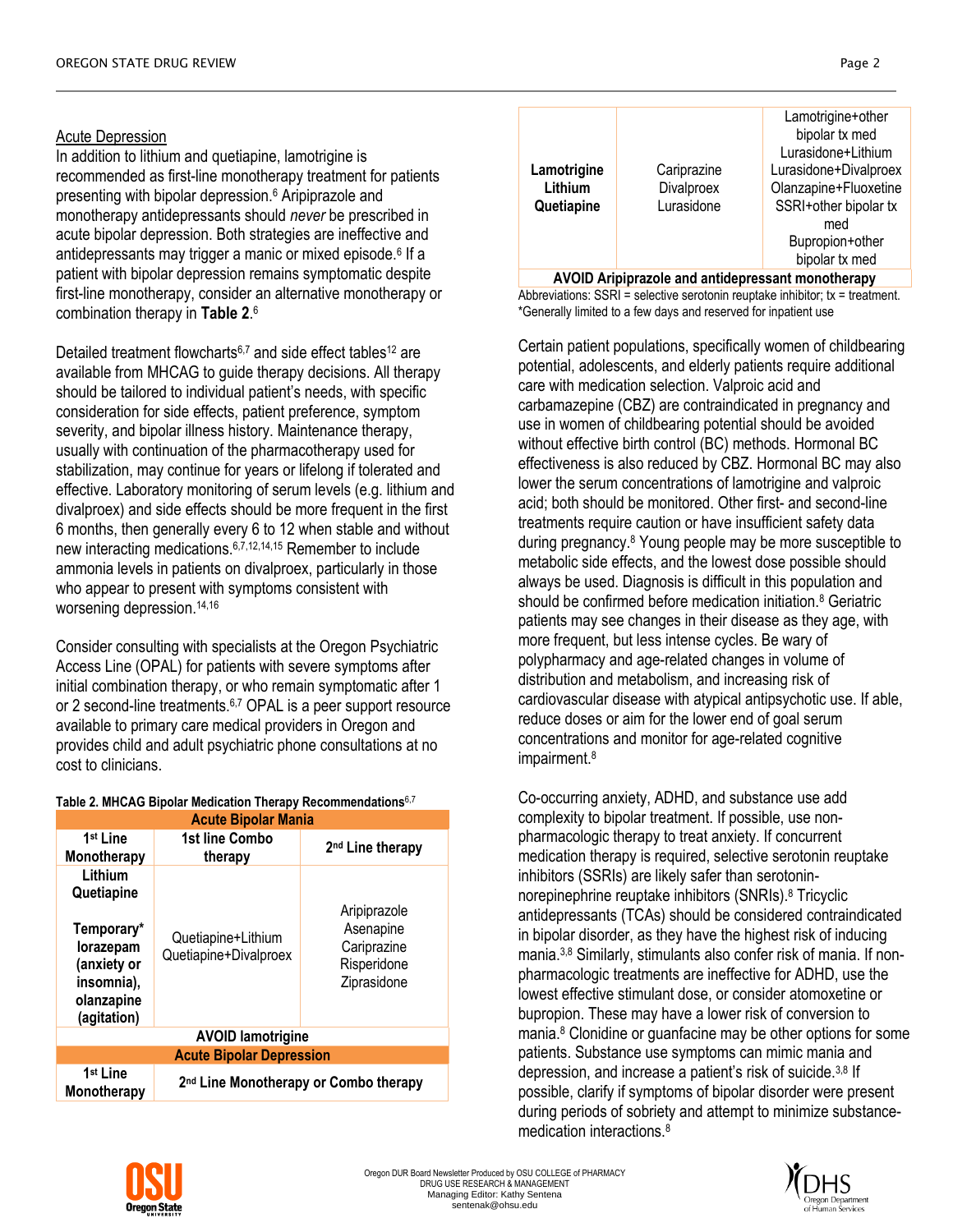## **Non-pharmacological Therapy**

In addition to pharmacologic therapy, psychosocial treatment, psychoeducation for the patient and patient supports, a regular sleep-wake cycle, and appropriately managing stress are key aspects of treatment for bipolar disorder. Certain psychotherapies, such as Interpersonal and Social Rhythm therapy in Bipolar I are considered evidence based and can reduce likelihood of recurrence.<sup>17</sup> Psychosocial needs should always be reassessed when breakthrough symptoms and lack of treatment effect are present.3,6,7

## **Comparative Costs**

There are many medication options available to choose from, with generic products representing the best value. **Figure 1** illustrates the dramatic difference in 30-day supply average actual acquisition cost (AAAC) for various agents recommended in the treatment of bipolar disorder. Additionally, many brand name antipsychotic agents are priced the same for all strengths across the dosage spectrum ("flat-priced"). For those products, use of a single tablet to administer the total daily dose can result in significant medication savings compared to administration of multiple tablets to achieve the same daily dose (e.g. 40 mg, one tab Qday vs 20 mg, two tabs Qday).

#### **Figure 1. Comparative Bipolar Monthly Cost for Select Agents**



\*Prices based on Myers and Stauffer Average Actual Acquisition Cost (AAAC) March 2, 2021. Available at:

[https://www.mslc.com/uploadedFiles/Oregon/AACArchive/OHA%20Gen](https://www.mslc.com/uploadedFiles/Oregon/AACArchive/OHA%20Generic%20Web%20Listing_20210302_State.pdf) [eric%20Web%20Listing\\_20210302\\_State.pdf](https://www.mslc.com/uploadedFiles/Oregon/AACArchive/OHA%20Generic%20Web%20Listing_20210302_State.pdf) [https://www.mslc.com/uploadedFiles/Oregon/AACArchive/OHA%20Bran](https://www.mslc.com/uploadedFiles/Oregon/AACArchive/OHA%20Brand%20Web%20Listing_20210302_State.pdf)

[d%20Web%20Listing\\_20210302\\_State.pdf](https://www.mslc.com/uploadedFiles/Oregon/AACArchive/OHA%20Brand%20Web%20Listing_20210302_State.pdf)

# **Resources**

Uncontrolled bipolar disorder causes severe impairment to the vast majority of patients with this condition. It also carries a high suicide risk. MHCAG resources<sup>18</sup> to assist on the diagnosis and treatment of this disorder can be found at:

https://www.oregon.gov/oha/HPA/DSI-

Pharmacy/Pages/MHCAG-Recommendations.aspxOPAL specialists are available to prescribing providers Monday-Friday 9am to 5pm at 503-346-1000.



- Resources and specialists are available for patients with difficult to treat disease.
- Giving medications as the fewest number of daily tablets may decrease costs and increase adherence to therapy.

Peer Reviewed By: Tracy Klein, PhD, ARNP, Washington State University Vancouver, *Washington and Keith Cheng, MD, Medical Director, OPAL-K and Associate Professor of Psychiatry, Oregon Health and Science University*

#### References:

- 1. National Institute of Mental Health. Mental Illness. Available at: <https://www.nimh.nih.gov/health/statistics/mental-illness.shtml> Accessed: Mar 3, 2021.
- 2. National Institute of Mental Health. Bipolar Disorder Statistics. Available at: [https://www.nimh.nih.gov/health/statistics/bipolar](https://www.nimh.nih.gov/health/statistics/bipolar-disorder.shtml)[disorder.shtml](https://www.nimh.nih.gov/health/statistics/bipolar-disorder.shtml) Accessed: Mar 3, 2021.
- 3. Oregon Health Authority. Quick Look-Bipolar Disorder. Available at: [https://sharedsystems.dhsoha.state.or.us/DHSForms/Served/le75](https://sharedsystems.dhsoha.state.or.us/DHSForms/Served/le7549g.pdf)

[49g.pdf](https://sharedsystems.dhsoha.state.or.us/DHSForms/Served/le7549g.pdf) Accessed: Mar 3, 2021.

- 4. National Institute of Mental Health. Bipolar Disorder. Available at: [https://www.nimh.nih.gov/health/topics/bipolar](https://www.nimh.nih.gov/health/topics/bipolar-disorder/index.shtml)[disorder/index.shtml](https://www.nimh.nih.gov/health/topics/bipolar-disorder/index.shtml) Accessed: Mar 3, 2021.
- 5. Suppes T. Bipolar disorder in adults: Clinical features. In: UpToDate [internet database]. Waltham, MA. Updated Jan 16, 2020. Accessed Mar 3, 2021.
- 6. Oregon Health Authority. Acute Bipolar Depression Algorithm. Available at: [https://sharedsystems.dhsoha.state.or.us/DHSForms/Served/le75](https://sharedsystems.dhsoha.state.or.us/DHSForms/Served/le7549i.pdf) [49i.pdf](https://sharedsystems.dhsoha.state.or.us/DHSForms/Served/le7549i.pdf) Accessed Mar 3, 2021.
- 7. Oregon Health Authority. Acute Bipolar Mania Algorithm. Available at:

[https://sharedsystems.dhsoha.state.or.us/DHSForms/Served/le75](https://sharedsystems.dhsoha.state.or.us/DHSForms/Served/le7549j.pdf) [49j.pdf](https://sharedsystems.dhsoha.state.or.us/DHSForms/Served/le7549j.pdf) Accessed: Mar 3, 2021.

- 8. **Oregon Health Authority. Bipolar Disorder Clinical Practice Pearls** for Treating Special Populations and People with Co-occurring Disorders. Available at: [https://sharedsystems.dhsoha.state.or.us/DHSForms/Served/le34](https://sharedsystems.dhsoha.state.or.us/DHSForms/Served/le3480.pdf) [80.pdf.](https://sharedsystems.dhsoha.state.or.us/DHSForms/Served/le3480.pdf) Accessed: Mar 3, 2021. .
- 9. Oregon Health Authority. Bipolar Disorder Diagnostic Criteria. Available at: [https://sharedsystems.dhsoha.state.or.us/DHSForms/Served/le75](https://sharedsystems.dhsoha.state.or.us/DHSForms/Served/le7549b.pdf) [49b.pdf](https://sharedsystems.dhsoha.state.or.us/DHSForms/Served/le7549b.pdf) Accessed: Mar 3, 2021.
- 10. Oregon Health Authority. Breakthrough Symptoms and Bipolar Disorder. Available at: [https://sharedsystems.dhsoha.state.or.us/DHSForms/Served/le35](https://sharedsystems.dhsoha.state.or.us/DHSForms/Served/le3556.pdf) [56.pdf](https://sharedsystems.dhsoha.state.or.us/DHSForms/Served/le3556.pdf) Accessed Mar 3, 2021.
- 11. Oregon Health Authority. Differential Diagnosis and Bipolar Disorder. **Available at:** Available **at:** [https://sharedsystems.dhsoha.state.or.us/DHSForms/Served/le75](https://sharedsystems.dhsoha.state.or.us/DHSForms/Served/le7549a.pdf) [49a.pdf](https://sharedsystems.dhsoha.state.or.us/DHSForms/Served/le7549a.pdf) Accessed: Mar 3, 2021.
- 12. Oregon Health Authority. Comparitive Overview of the Side Effect Profiles of Medications Used in the Treatment of Bipolar Disorder. Available at: